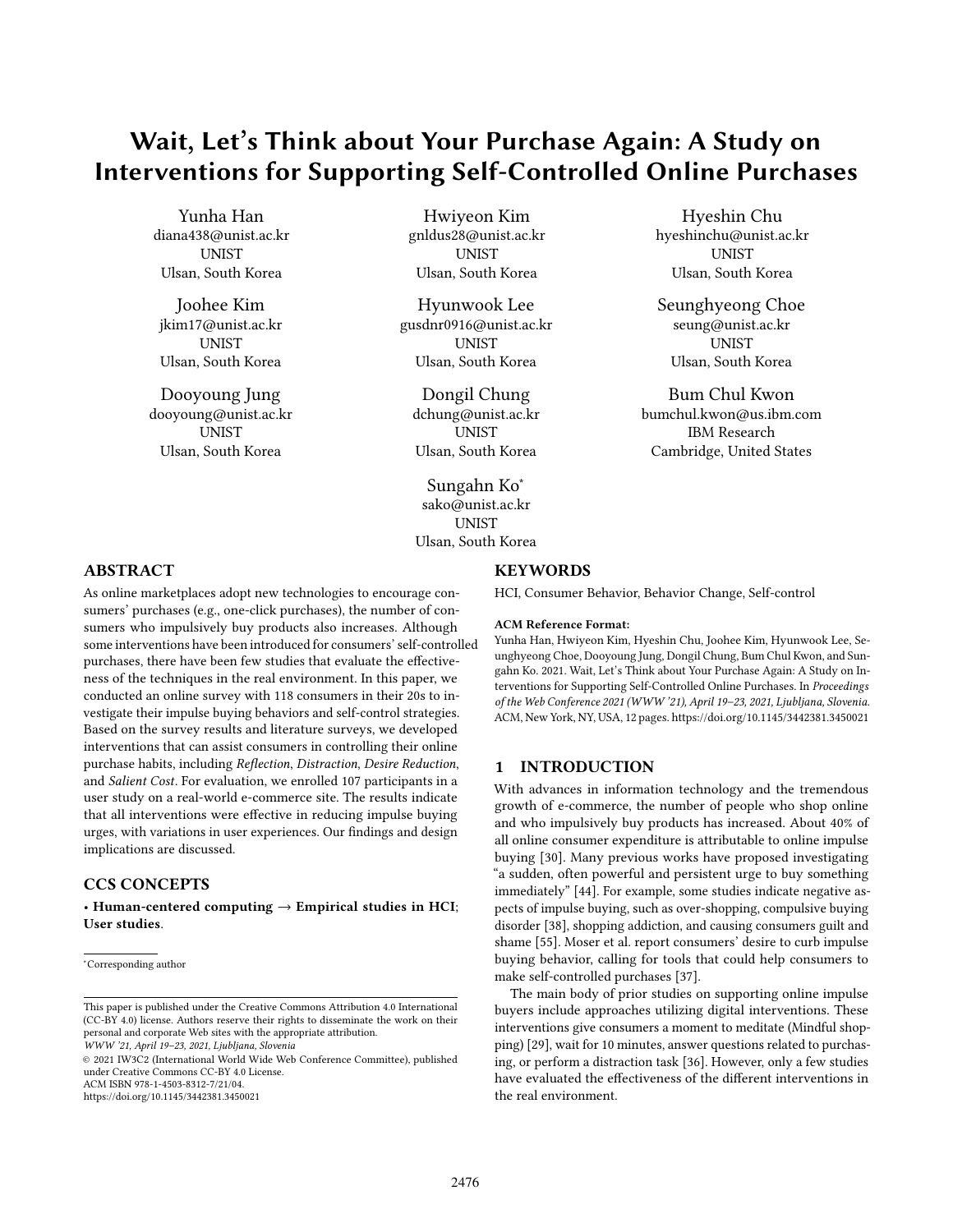In this thesis, we aim to explore how these interventions impact consumers' self-controlled purchases against impulse buying urges during online shopping. To this end, we developed three research questions:

- RQ1. Do interventions (Reflection, Distraction, Desire Reduction, and Salient Cost) reduce impulse buying urge?
- RQ2. Which intervention is the most effective in supporting self-controlled purchases?
- RQ3. How does each intervention affect user experience?

To answer the research questions, we first conducted an online survey with 118 consumers in their 20s to investigate their online shopping tendencies and impulse buying patterns (e.g., contexts and self-control strategies). We set our target users as 20s consumers because prior work demonstrates that young shoppers are more likely to buy impulsively [\[21\]](#page-11-8) and are a key generation for online commerce [\[7\]](#page-11-9). We find that impulse buying usually occurs when being attracted by the product itself (motivational), purposing on saving (savings), and seeking positive emotion from shopping (shopping enthusiasm). Consumers usually try to curb their impulse buying behaviors by reframing the cost to be more salient, postponing, and encouraging their deliberation and reflection.

Based on our survey results and literature review, we developed four interventions–Reflection, Distraction, Desire Reduction, Salient Cost–that support consumers in making self-controlled online purchases and deliberative and reasonable consumer choices. We used Postponement as a baseline intervention, waiting two minutes freely without any specific guidance. We performed a between-subjective user study, in which 107 participants were randomly assigned to one of the interventions. The user study aimed to evaluate the interventions and to explore how consumers perceive and experience them.

The main contributions of this work include:

- Data from an online survey that captured online consumption behavior and impulse buying of 20s Korean consumers
- Four interventions (Reflection, Distraction, Desire Reduction, and Salient Cost) designed to support self-controlled online purchases
- Useful insights from a user study that evaluated the interventions in a real-world e-commerce site
- A presentation of lessons learned and design implications for future studies

In the next section, we introduce prior works related to our research. In section 3, we report the results of our online survey on 20s Korean online consumption behavior. In section 4, we describe our intervention designs and user study, evaluating their impacts on self-controlled online purchases. Lastly, we discuss the lessons we learned, highlighting some design implications, limitations, and conclusions.

### 2 RELATED WORK

### 2.1 Impulse buying

Impulsive buying has been defined as "a purchase that is unplanned, the result of exposure to a stimulus, and decided on the spot" [\[40\]](#page-11-10). Beatty and Ferrell conceptualize the term in a more extensive way: "a sudden and immediate purchase with no pre-shopping intentions

either to buy the specific product category or to fulfill a specific buying task" [\[11\]](#page-11-11). Hawkins categorizes impulse purchases into four types: pure impulse buying, reminder impulse buying, suggestion impulse buying, and planned impulse buying [\[49\]](#page-11-12). With the tremendous growth and importance of e-commerce and the prevalence of impulse buying today, more research has been conducted to understand consumer impulse buying behaviors online. Consumers are more likely to purchase impulsively online since online shopping is free from the constraints of the offline shopping environment [\[13\]](#page-11-13).

Some previous studies identify factors that influence impulse buying, including demographic factors (e.g., gender [\[16,](#page-11-14) [52\]](#page-11-15), income [\[25\]](#page-11-16)), psychological factors (e.g., sensation-seeking [\[47\]](#page-11-17), impulsivity [\[11\]](#page-11-11), impulse buying tendency [\[45\]](#page-11-18)), situational factors (e.g., amount of money [\[11\]](#page-11-11), being with someone [\[31\]](#page-11-19)). Others investigate how stimuli in websites affect consumers' online impulse buying. Dawson et al. use content analysis to investigate the external cues on apparel websites that encourage impulse buying [\[14\]](#page-11-20). More recently, Moser et al. conduct a systematic component analysis of 200 top e-commerce websites in the U. S. to investigate which features are being utilized by current e-commerce sites to encourage impulse buying [\[37\]](#page-11-5). How display formats (i.e., text, still images, and video) of a virtual store affect consumers' emotions and buying impulses [\[8\]](#page-11-21) and determining the interplay between a consumer's inherent impulsiveness to buy and website quality (i.e., security, navigability, and visual appeal) [\[53\]](#page-11-22) are the focus of some active research. Another study presents some traits of group buying websites (e.g., Groupon), such as a 24-hour countdown timer and status of deal's popularity that show how many persons have bought an item, which can pressure consumers into making a purchase without careful consideration [\[19\]](#page-11-23).

One of the biggest challenges in consumer behavior research is the difficulty of capturing real impulse purchases. Capturing actual impulse behavior in controlled settings has proven to be quite challenging for researchers [\[31\]](#page-11-19). One of the reasons for this is that individuals are generally less inclined to engage in impulse buying when they are being observed. Beatty et al. also point out that it is very difficult to capture impulse purchases at the most appropriate time and in the most appropriate setting [\[11\]](#page-11-11). Research on online impulse buying has also experienced limited success in capturing actual impulse purchase behavior [\[26\]](#page-11-24). Given these difficulties and problematic aspects of capturing actual impulse buying behavior, many researchers utilize the urge to buy impulsively (UBI) to assess various factors that influence actual impulse buying behavior [\[44\]](#page-11-2). Other impulse buying research follows an indirect imaginary approach, asking participants to imagine certain situations in which they might participate [\[10,](#page-11-25) [42\]](#page-11-26). Prior studies suggest that an imagined-scenario approach may reduce the likelihood of social desirability biases [\[11,](#page-11-11) [45\]](#page-11-18).

### 2.2 Behavior Change Research

Existing Human-Computer Interaction (HCI) studies on behaviorchange cover a wide range of issues, such as diet and exercise [\[23\]](#page-11-27), social networking service (SNS) [\[32\]](#page-11-28), and phone use [\[22\]](#page-11-29). Simple methods, such as typing a fixed-length number [\[22\]](#page-11-29), goal reminders, and removing the newsfeed of SNS [\[32\]](#page-11-28), affect users' decisionmaking. Digital intervention games can support the control of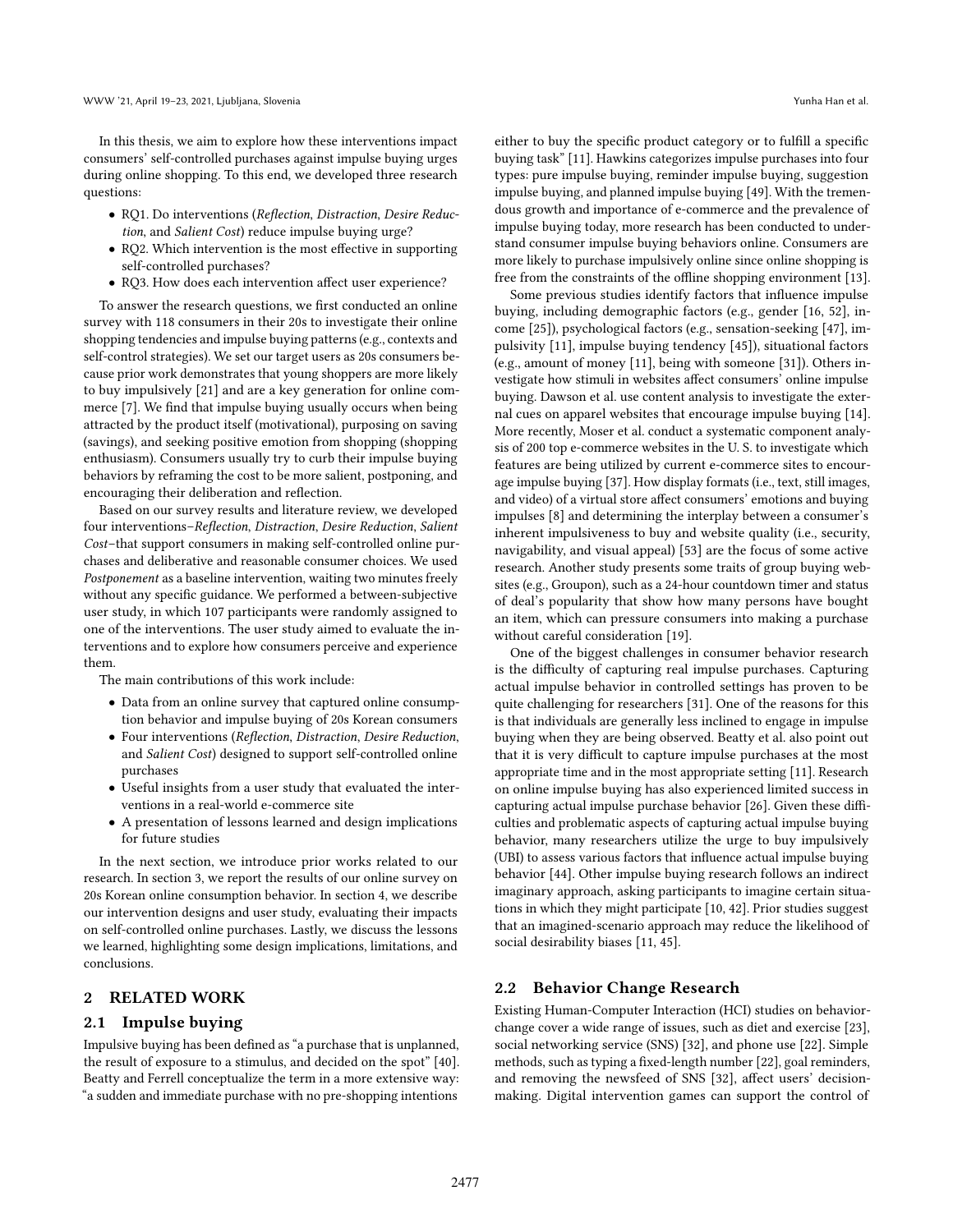Wait, Let's Think about Your Purchase Again: A Study on Interventions for Supporting Self-Controlled Online Purchases WWW '21, April 19–23, 2021, Ljubljana, Slovenia

<span id="page-2-0"></span>

| (A) Online shopping frequency<br>* means a multi-choice question | (B) Frequently visiting<br>e-commerce sites * | (C) Reasons to use the<br>e-commerce sites *             | (D) Impulse buying Categories *   | (E) Spent money due to<br>impulse buying |
|------------------------------------------------------------------|-----------------------------------------------|----------------------------------------------------------|-----------------------------------|------------------------------------------|
| 2-4 times a week (12.7%, N=15)                                   | Tmon (8.5%, N=10)                             | Convenient UI/Design (22%, N=26)                         | Book/Audio/Hobby (15.3%, N=18)    | More than %85(12.7%, N=15)               |
| Once a week (20.3%, N=24)                                        | WeMakePrice (9.3%, N=11)                      | Various categories (23.7%, N=28)                         | Digital/Electronics (17.8%, N=21) | \$51-68 (5.9%, N=7)                      |
| Once two weeks (22.9%, N=27)                                     | Gmarket (17.8%, N=21)                         | Sale/Coupon/Promotion (28.8%, N=34) Beauty (21.2%, N=25) |                                   | \$34-51 (31.4%, N=37)                    |
| Once a month (34.7%, N=41)                                       | 11street (17.8%, N=21)                        | Easy checkout/log-in (43.2%, N=51)                       | Food/Household (55.9%, N=66)      | \$17-34 (42.4%, N=50)                    |
| Rarely ever (8.5%, N=10)                                         | Coupang (66.9%, N=79)                         | Convenient shipping (68.6%, N=81)                        | Fashion/Sundry (63.6%, N=75)      | Under \$17 (5.9%, N=7)                   |

Figure 1: Online survey results about online shopping and impulse buying tendency (Note that we present here only the top 5 responses for each question)

mental disorders, such as impulse, anxiety, and stress [\[46\]](#page-11-30). While HCI behavior-change research covers a wide range of domains, self-controlled shopping and spending have received less attention. The studies by Liu et al. [\[29\]](#page-11-6) and Moser [\[35\]](#page-11-31) become the starting point for research on interventions to support self-controlled buying. Liu et al. [\[29\]](#page-11-6) propose 'Mindful Shopping', which is a webbased tool designed to encourage deliberation, especially for people with compulsive buying disorder (CBD). Moser et al. [\[35\]](#page-11-31) present research directions for the design and experimentation of interventions related to impulse buying. They also design the interventions waiting for 10 minutes, answering questions related to purchasing (reflection), and performing a distraction task [\[36\]](#page-11-7) and present experimental results. The reflection and distraction interventions they designed significantly reduce impulse buying urges. However, studies evaluating and comparing the intervention techniques in a real environment are scarce.

Many studies in consumer behavior research have investigated why consumers make certain purchasing decisions. One of the key concepts is the "nudge" theory [\[51\]](#page-11-32), which states that positive reinforcement can influence the motivations and decision-making of a person or group of people. For example, Tan et al. [\[50\]](#page-11-33) investigate how different nudge evaluation modes of online customer reviews can impact consumers' preferences, and Otto et al. [\[39\]](#page-11-34) describe the effect of strategies to nudge consumers to make healthier decisions. More recently, Lee et al. investigate how to nudge consumers into sustainable consumption [\[28\]](#page-11-35).

In this study, we designed four interventions (Reflection, Distraction, Desire Reduction, and Salient Cost) and performed an experiment with the interventions in a real-world e-commerce site. Our interventions are nudges that can influence the decision-making process of consumers. Our results confirmed the validity and effectiveness of our suggested intervention platform as a proof-ofconcept.

# <span id="page-2-1"></span>3 PRELIMINARY STUDY: ONLINE SURVEY

We conducted an exploratory, anonymous, online survey of Korean consumers in their 20s who were familiar with online shopping. The goal of this survey was to determine the presence of online shopping tendencies (e.g., online shopping frequency, frequently visiting e-commerce websites, reasons for using the sites, money spent on impulse buying, and impulse buying product categories), the context of impulse buying, and self-control strategies to curb their spending. This survey was conducted as an initial step, reaching

out to obtain background and insights for designing the interventions and a follow-up study. It was a volunteer-based survey in Google Form, distributed in recruitment ads linked to our survey questionnaires through social media. We recruited 118 participants (65 males) who were 26.2 years old on average ( $\sigma$ =2.6).

# 3.1 Method

We provided the participants with the goal of the study, the requirements, and a link to the survey. If the participants opened the link, we asked them seven questions. The first question addressed how often they shop online, and responses to this question were available on a seven-point Likert scale, which included 1=Rarely ever, 2=once a month, 3=once two weeks, 4=once a week, 5=2-4 times a week, 6=more than 5 times a week, and 7=every day. We then asked them to select all the e-commerce sites they often visited. We provided seven e-commerce sites in Korea, as provided by Domestic Open Market Brand 2020 Jan Big Data Analysis [\[43\]](#page-11-36). The participants were allowed to list additional sites they might have. We asked for their reasons for using the selected e-commerce sites with given examples, such as convenient shipping service, sale/coupon/promotion, various categories of products, convenient user interface/design, and easy checkout system/easy log-in service. We then asked what categories of products they usually buy impulsively online, providing 11 categories: Fashion, Beauty, Child, Automotive, Food/Household, Interior, Digital Devices, Leisure, Book/Hobby, Office, and Pet Supplies. These categories were extracted by surveying the categories of seven example e-commerce sites in the previous question. We asked the participants how much they spent when they made an impulse purchase by giving them a six-point scale, which included 1=under \$17, 2=\$17-34, 3=\$34-51, 4=\$51-68, 5=\$68-85, and 6=more than \$85. Lastly, using open-ended questions, the participants were asked the context of impulse buying they had experienced and their self-control strategies over impulse buying urge.

# 3.2 Results

We analyzed the survey results with descriptive statistics and thematically coded the qualitative answers. Descriptive statistics (e.g., frequency counts) are used to analyze results from multiple-choice questions. For qualitative analysis, the authors read through all open-ended text responses to identify high-level themes, followed by a second reading to develop an initial codebook for the responses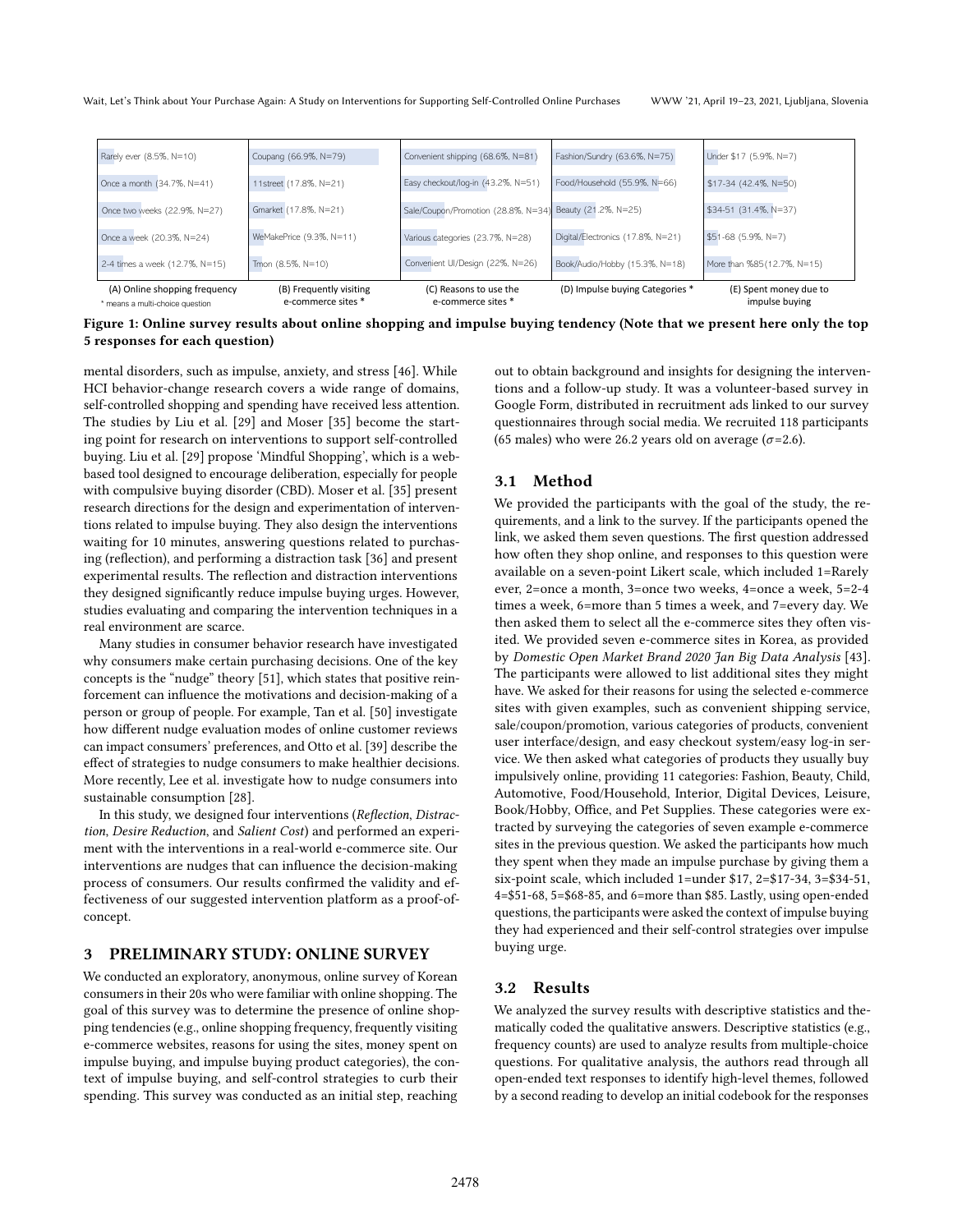<span id="page-3-0"></span>

| Context        | <b>Description</b>                               | Example                                                                                      |  |
|----------------|--------------------------------------------------|----------------------------------------------------------------------------------------------|--|
| Reminded       | Buying something impulsively as you are          | • "When the product I wanted to buy suddenly came up to my mind." (P 101)                    |  |
| $(N=2)$        | reminded of something related to purchase        | • "Oh, I'm running out of my shampoo and this one looks good!" (P 93)                        |  |
| Suggested      | Buying something impulsively as you are          | • "I discovered an attractive product among the ones introduced through                      |  |
| $(N=4)$        | persuaded by a marketing message or a            | recommendation algorithms." (P 28)                                                           |  |
|                | recommendation system                            | • "When I see an advertisement that stands out while surfing the web." $(P 3)$               |  |
|                |                                                  | • "I often purchase one of the recommended products in 'related product' section." (P 79)    |  |
| Motivational   | Buying something impulsively as you are          | • "I often buy something else impulsively that attracts me." ( $P$ 103)                      |  |
| $(N=44)$       | strongly emotionally motivated to buy,           | • "When I find a product that stands out while looking at clothes." $(P 7)$                  |  |
|                | being attracted by the product itself            | $\bullet$ "I crushed into the product while looking around the shopping site." (P 73)        |  |
| Saving         | Buying something impulsively or more             | • "When I found a product with a pretty design, and free-shipping service. " $(P 47)$        |  |
| $(N=37)$       | than you expect for saving money                 | • "I buy in bulk on impulse when I run out of household goods.                               |  |
|                |                                                  | It is cheaper with no additional shipping cost." $(P 72)$                                    |  |
| Complementary  | Buying several things that are complementary     | • "I buy a product when it is related to one of $my$ necessities." (P 19)                    |  |
| $(N=2)$        | to a purchase                                    | • "For example, when I buy a car wash, I also buy several types of towels together,          |  |
|                |                                                  | based on their purpose. " $(P 99)$                                                           |  |
| Fear of        | Buying something that is limited in supply       | • "If the goods are going to out of stock or on a limited time discount." (P 103)            |  |
| missing out    | or sale out because of a fear of missing out     | • "Product with special price or re-inventory of product that was out of stock." (P 48)      |  |
| $(N=5)$        |                                                  | • "Notification before the expire of discount coupon" (P 78)                                 |  |
| Shopping       | Buying something impulsively because             | • "When I am stressed out but I cannot afford to relieve it, or when there is                |  |
| Enthusiasm     | you seek positive emotion from shopping          | nothing interesting in my daily life." $(P 9)$                                               |  |
| $(N=18)$       |                                                  | • "When I want to make a gift for myself." $(P 23)$                                          |  |
|                |                                                  | • 'When I am depressed for no reason or anything bad happens." (P 89)                        |  |
| Decision       | Buying something unexpected as escaping          | • "If I cannot choose one, I just buy them all." (P 16)                                      |  |
| Fatigue        | shopping because you are tired of considering it | • "When I am too lazy to buy one by one" (P 61                                               |  |
| $(N=5)$        |                                                  | • "If think I need this and that, I buy products that I will not use once a year." ( $P$ 99) |  |
| Financial      | Buying something impulsively                     | . "When I think I have saved more money than I thought at the end of the month." (P 4)       |  |
| Affordability  | because you have finances to spare.              | • "When I got unexpected income." $(P 83)$                                                   |  |
| $(N=11)$       |                                                  | • "After I got paid." $(P 26)$                                                               |  |
| Social         | Buying something impulsively                     | • "There is something that my friend strongly recommends, and while watching                 |  |
| Accountability | under the interpersonal social influence         | a review that look good on YouTube." $(P 92)$                                                |  |
| $(N=7)$        |                                                  | • "Buy when I want to follow the trend (e.g., Nintendo or frothy coffee)" (P 72)             |  |
|                |                                                  | • "When there is no one around to stop me." $(P 88)$                                         |  |

Table 1: The context for Impulse Buying.

for the context of impulse buying. Three authors reviewed, discussed, and revised the codebook. We codified the responses for selfcontrol strategy questions following Moser et al.'s codebook [\[37\]](#page-11-5).

3.2.1 Online shopping and impulse buying tendency. We summarize the results of the participants' online shopping and impulsive buying tendencies in Figure [1.](#page-2-0) Forty-one (34.7%) of the participants answered that they usually shop online once a month Twentyseven (22.9%) of them reported that they shop online once every two weeks. Some participants shopped online more than two times a week (12.7%, N=15) or rarely did (8.5%, N=10). Only one participant (0.8%) answered that they shop online more than five times a week.

Coupang [\[2\]](#page-11-37) was the most frequently visited e-commerce site (N=79, 66.9%). The participants also used WeMakePrice [\[6\]](#page-11-38) (9.3%, N=11), Tmon [\[5\]](#page-11-39) (8.5%, N=10), Auction [\[1\]](#page-11-40)(3.4%, N=4), and Interpark [\[3\]](#page-11-41) (2.5%, N=3). There were 49 additional responses submitted by the participants, and 16 of them were related to Naver [\[4\]](#page-11-42). Naver is the most famous portal site in Korea that shows query results from multiple e-commerce sites. We excluded Naver from this study, as our focus was on online shopping on e-commerce sites.

The participants usually used an e-commerce site with a convenient shipping service (N=81, 68.6%) and an easy checkout/easy log-in service (N=51, 43.2%). There were sale/coupon/promotion

(28.8%, N=34), various categories of products (23.7%, N=28), and convenient user interfaces and designs (22%, N=26).

They usually bought products of fashion/sundry (N=75, 63.6%), food/household (N=66, 55.9%) on impulse. They spent about \$17–34 (N=50, 42.4%) when they made an impulse purchase. Some participants spent more than \$85 (12.7%, N=15), \$51-68 (5.9%, N=7), less than \$17 (5.9%, N=7), and \$68-85 (1.7%, N=2).

3.2.2 Context for Impulse Buying. We revealed ten thematic codes for the context of impulse buying: reminded, suggested, motivational, saving, complementary, fear of missing out, shopping enthusiasm, decision fatigue, financial affordability, and social accountability. To analyze the responses to these contexts, we initially reviewed prior studies that classified types of impulse buying [\[48,](#page-11-43) [49\]](#page-11-12). However, those categorizations did not fully cover our responses, as the question in our survey asked about the situation of impulse buying, including when and how. Therefore, we add to the categories of the context of impulse buying: financial affordability and social accountability. Table [1](#page-3-0) shows the description of each context and examples.

The results of our analysis show that motivational impulse buying (N=44, 37.3%) was the most common situation, followed by saving (N=37, 31.4%), shopping enthusiasm (N=18), financial affordability (N=11, 9.3%), social accountability (N=7, 5.9%), fear of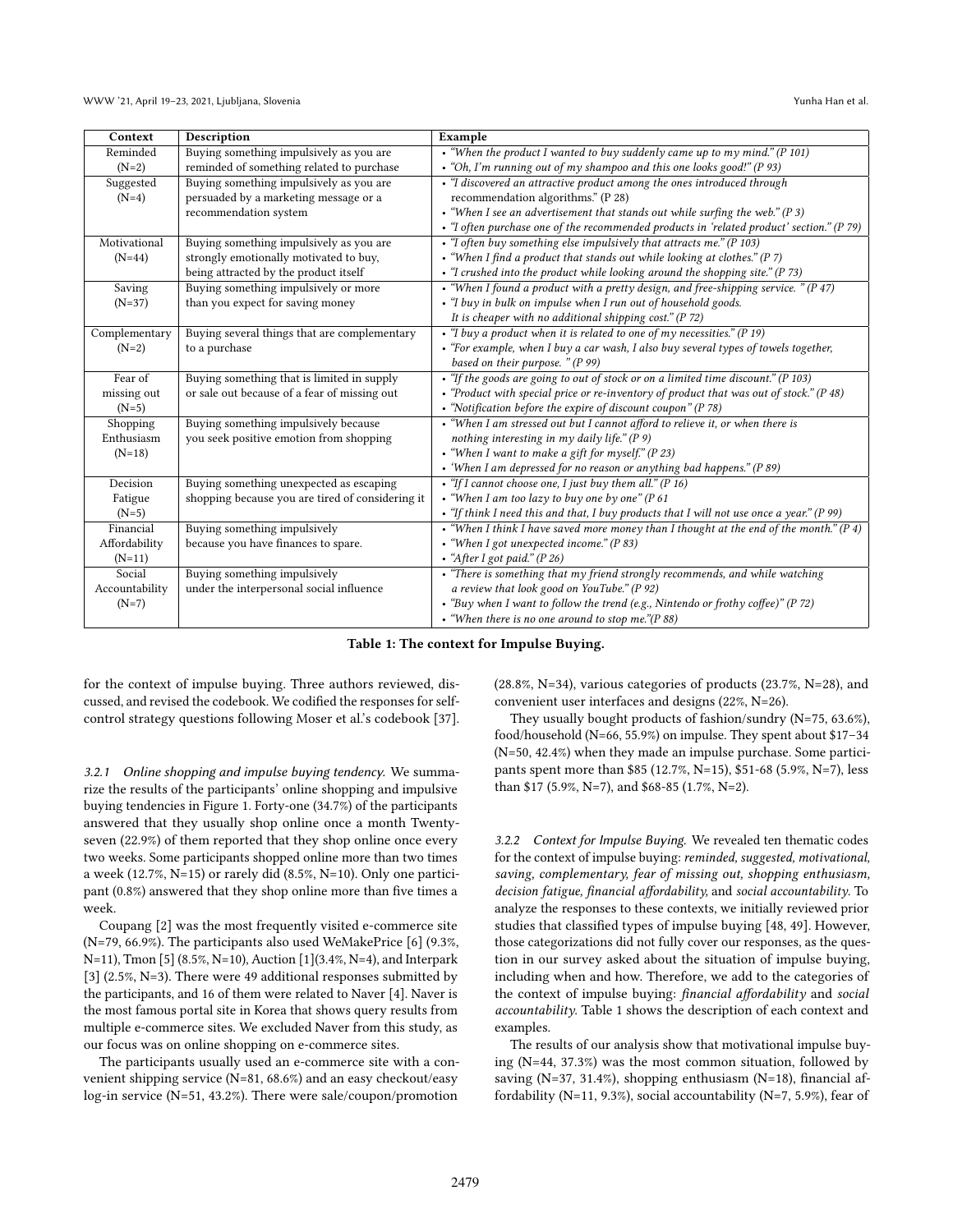<span id="page-4-1"></span>

Figure 2: Four types of interventions: (from left to right) (A) Reflection; (B) Distraction; (C) Desire Reduction; (D) Salient Cost

missing out (N=5, 4.2%), and decision fatigue (N=5, 4.2%). Few participants responded to suggested (N=4), complementary (N=2), and reminded (N=2).

<span id="page-4-0"></span>3.2.3 Self-Control Strategy. We codified the responses about selfcontrol strategies according to the categorization of Moser et al.'s work [\[37\]](#page-11-5). They provide seven categories of desired self-control tools: making costs more salient, encouraging reflection, enforcing spending limits, increasing checkout effort, forcing postponement, avoidance, and reducing product desire. Our survey responses revealed that making costs more salient, forcing postponement, encouraging deliberation or reflection, enforcing spending limits, and avoidance were the most common strategies that the participants used (N=34, N=32, and N=30, respectively).

Making costs more salient (N=34): The participants reframed costs to be more salient, such as checking their account balance or card payment and converting to alternative uses of money: "I decide not to buy if I cannot afford the credit card bills (...) calculating living expenses" (P4) and "Imagine how many servings of pork belly it is" (P6). Some participants built financial plans or goals to prevent impulse buying: "Make a financial plan for this year. Set goals such as buying my own house, (...) marriage funds" (P97).

Forcing postponement (N=32): The participants postponed a decision to purchase a product, expecting themselves to forget the product, waiting in anticipation of a lower desire for the product, or taking additional time to deliberate: "I can prevent my impulse buying by keeping products in my shopping cart and fixing them continuously" (P11). Some of them try to distract themselves from shopping: "Meet someone rather than shopping. I don't go shopping  $if I'm busy" (P97).$ 

Encouraging reflection (N=30): The participants tried to curb impulse purchasing by contemplating whether the purchase was really necessary: "Consider and judge whether this product is necessary for me or an extravagant one" (P29).

Some participants prevented impulse buying by adapting limits for themselves, creating rules, or opening an installment savings account (enforcing spending limits, N=15) and avoiding a shopping environment, such as deleting a shopping application (avoidance, N=13). Other participants reported that they curbed their impulsive buying by using social accountability (N=3): "Ask for others' opinions" (P26), reducing product desire (N=2): "Watching review videos mentioning shortcomings decreases the desire to buy" (P96), relying purely on willpower (N=2): "Slap myself" (P17), and increasing

checkout effort (N=1): "I do not use the automatic payment system" (P110).

# 4 MAIN STUDY

In this section, we describe how we designed the interventions (Reflection, Distraction, Desire Reduction, and Salient Cost) and the user study to evaluate the interventions.

#### 4.1 Intervention Design

We first started the design from seven categories of desired selfcontrol tools presented by Moser et al.'s survey [\[37\]](#page-11-5) (Section [3.2.3\)](#page-4-0). Among those categories, we selected making costs more salient, encouraging deliberation, reducing product desire, and increasing checkout effort as intervention methods. We excluded avoidance, which avoids all purchase environments (e.g., blocking shopping sites), as we aimed at investigating the effect of interventions that operate on online shopping websites. Enforcing spending limit was excluded because we gave the participants a shopping scenario with the spending limit of \$26 in the user study. This budget was decided according to the online survey results in [3.](#page-2-1) We used postponement as a baseline intervention to compare the effect of the interventions, as all of our designed interventions included postponement for a certain amount of time before purchase by giving participants a task. According to Moser et al.'s work [\[36\]](#page-11-7), pausing a purchase for 10 minutes with unguided postponement, which allowed participants to do any behavior during a waiting time, did not significantly lead to fewer impulse purchases. Thus, we used the base intervention, waiting 2 minutes without any guidance, which was the average time of performing tasks in the interventions for fairness. The following is a detailed explanation of the four interventions (Figure [2\)](#page-4-1).

- Reflection (Figure [2](#page-4-1) A) asks users to answer the questions to encourage deliberation or reflection. We asked users to write down replacements of the selected product, rate the necessity of the product (seven-point Likert scale), and write down three reasons to buy or not to buy.
- Distraction (Figure [2](#page-4-1) B) requires users to perform a task before checkouts. We asked users to count the number of red squares in the two  $15 \times 10$  tables (for a total of 30 sums), whose colors and shapes were all random.
- Desire Reduction (Figure [2](#page-4-1) C) refers to users having negative impressions of the selected products. We asked users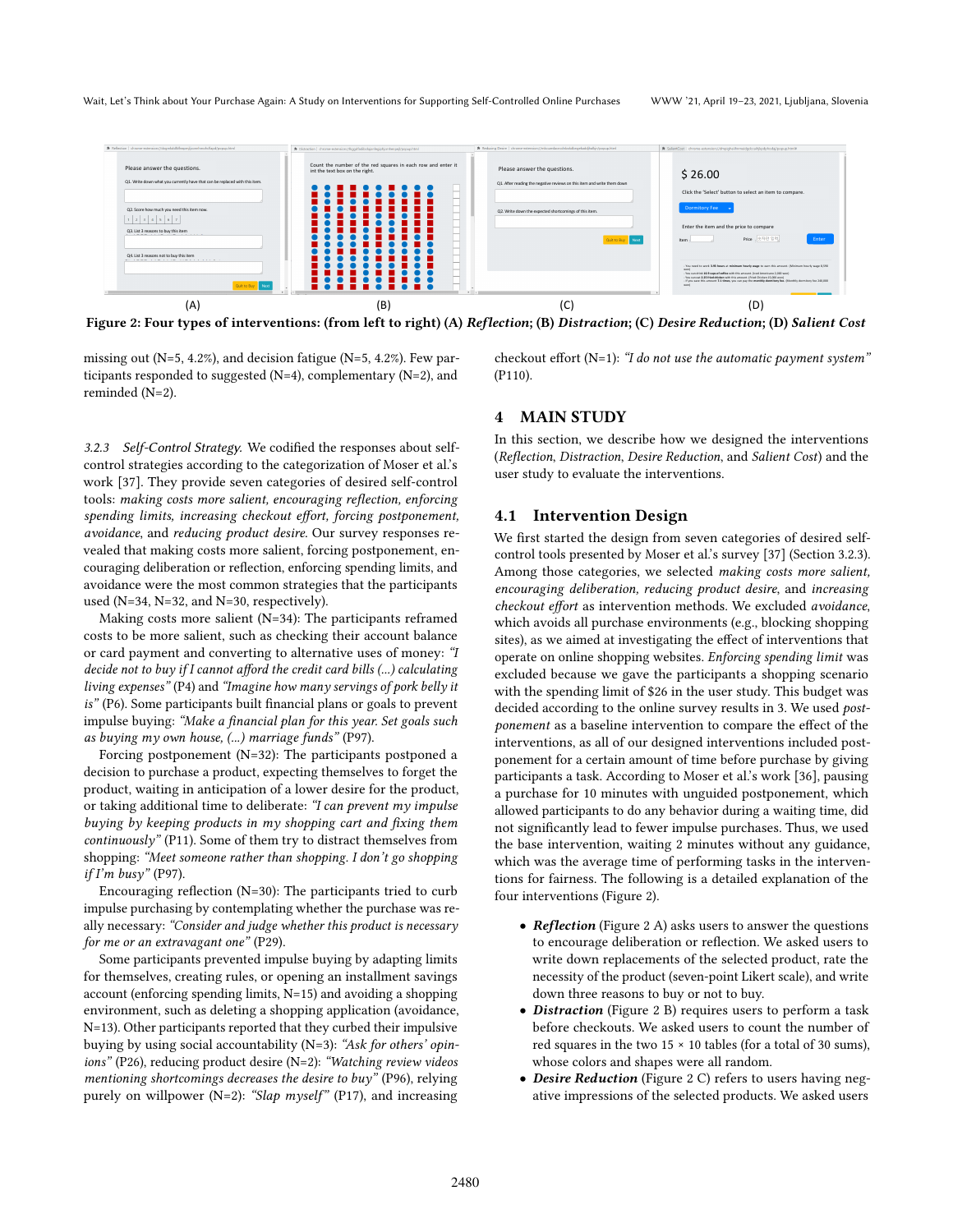to jot down expected shortcomings after they read negative reviews on the selected product to buy.

- *Salient Cost* (Figure [2](#page-4-1) D) shows the opportunity cost of the selected product from different perspectives. We provided a drop-down list with commensurate and popular products to the selected products, which was generated based on a survey about purchasing trends of consumers in their 20s and price indexes [\[24,](#page-11-44) [27\]](#page-11-45). If a user chose an interesting item from the list, it showed messages like "If you save this money N more times, you can go on a trip".
- Postponement gives a delay of two minutes before consumers to check out without any restriction or guidance. We set 2 minutes as a waiting, which was the average time for performing other intervention tasks.

We implemented the interventions as a Chrome extension to conduct an experiment on a real-world e-commerce site. The extension hid the 'My cart' (a button to see products in the cart) and the 'Check out' buttons of the e-commerce site to prevent users from purchasing products without experiencing the interventions. When the user clicked the 'Add to cart' button, the extension opened a new pop-up window that showed the intervention tasks. When the user finished the task of the intervention completely, the pop-up window was automatically closed and the extension scripts made the hidden buttons visible again.

### 4.2 Study Design

We conduct a user study to investigate if the interventions discourage impulse buying and how they affect user experience.

4.2.1 Online shopping site and participants. We selected Coupang, an e-commerce site, for the experiment to investigate how interventions affect consumers' impulse buying urges in the real environment. The reason is that our target consumers most frequently visited this site for their online shopping (N=79, 66.9%), as shown in Figure [1](#page-2-0) (b). We also conducted a component analysis of Coupang, following the codebook of Moser et al. [\[37\]](#page-11-5). Our analysis result indicated that Coupang had 33 encouraging features (e.g., one-click purchase, expedited shipping), which was comparably high, as 200 online websites have 19.36 features on average. It also covered 17 of the top 20 impulse buys features (e.g., discounted price, sale page/list, returns/refunds).

We recruited participants through social media (e.g., Facebook) and posting flyers inside a university. We had three inclusion requirements: the participants should be in their 20s, have bought a product online, and have used Coupang on a desktop or laptop. We also recruited participants who wanted to control their impulse buying behavior, as self-control strategies are especially effective for highly motivated individuals [\[34\]](#page-11-46).

4.2.2 Imaginary shopping scenario. We let the participants conduct a shopping task under a given imaginary shopping scenario. The scenario is as follows: "Imagine that you are paid about \$26 as a participation fee! Please browse the online shopping website freely and select a product that you want to buy and add it to your shopping cart. After this process, you can decide whether you will buy the product or not." We used this scenario for two reasons. First, we wanted to

clarify the "context of impulse buying". In our online survey (Table [1\)](#page-3-0), the participants commented on financial affordability such as "when they have an unexpected income" as a situation in which they make impulse purchases. We induced them to imagine that they received an experiment participation fee as an unexpected income. Second, capturing the scene of impulse purchases at the most appropriate time and in the most appropriate setting is very difficult, as Beatty points out [\[11\]](#page-11-11). Thus, many impulse buying studies have utilized the scenario-based approach [\[10,](#page-11-25) [42\]](#page-11-26) and report that the approach could reduce the likelihood of the social desirability biases [\[11,](#page-11-11) [45\]](#page-11-18).

4.2.3 Questions. To measure the effectiveness of the interventions, we asked the participants several questions on impulse buying urge, intervention task workloads, user experience, and impulse buying tendency.

Felt urge to buy impulsively and Purchase Intent: To check the participants' felt urge to buy impulsively and purchase intent, we asked the participants two questions twice before and after experiencing the interventions. The first question measured felt urge to buy impulsively by asking "At this moment, the urge I feel to buy the product that I selected can be described as:" and using a seven-point Likert scale ranging from (1) I feel no urge to buy this product, to (7) I feel a very strong urge to buy this product (adapted from [\[15,](#page-11-47) [36\]](#page-11-7)). The second question asked their purchase intention, "Likelihood that I would purchase this product is:" using a seven-point Likert scale ranging from (1) very low to (7) very high (adapted from [\[17,](#page-11-48) [18,](#page-11-49) [36,](#page-11-7) [41\]](#page-11-50)). We asked the same questions once again after experiencing the interventions to confirm the change in their urge to buy and purchase intent.

NASA TLX: We used NASA TLX to measure participants' perceived difficulty of the intervention tasks [\[20\]](#page-11-51). The NASA TLX scale is a well-validated measure of workload in six dimensions: mental demand, physical demand, temporal demand, performance, effort, and frustration.

Questions asking user experience: To investigate the user experience of the interventions, we asked five user experience questions with a seven-point Likert scale (1: strongly disagree, 7: strongly agree).

- UXQ1. While using this intervention, I feel that my desire for the product has become lower than before.
- UXQ2. The intervention is helpful in making a deliberative and reasonable consumer choice.
- UXQ3. If possible, I would like to use the intervention further when shopping online.
- UXQ4. I am willing to recommend the intervention to those who want to curb their impulse buying behavior.
- UXQ5. Please suggest improvements to the intervention or design a new intervention to support self-controlled purchases.

We also requested that the consumers provide reasons for their ratings and free-form feedback and comments.

Impulse Buying Tendency: We measured the impulse buying tendency (IBT) to capture a trait of impulsivity and an urge or motivation for actual impulse buying [\[54\]](#page-11-52). The IBT scale is a validated, widely used five questions, including "When I see something online that really interests me, I buy it without considering the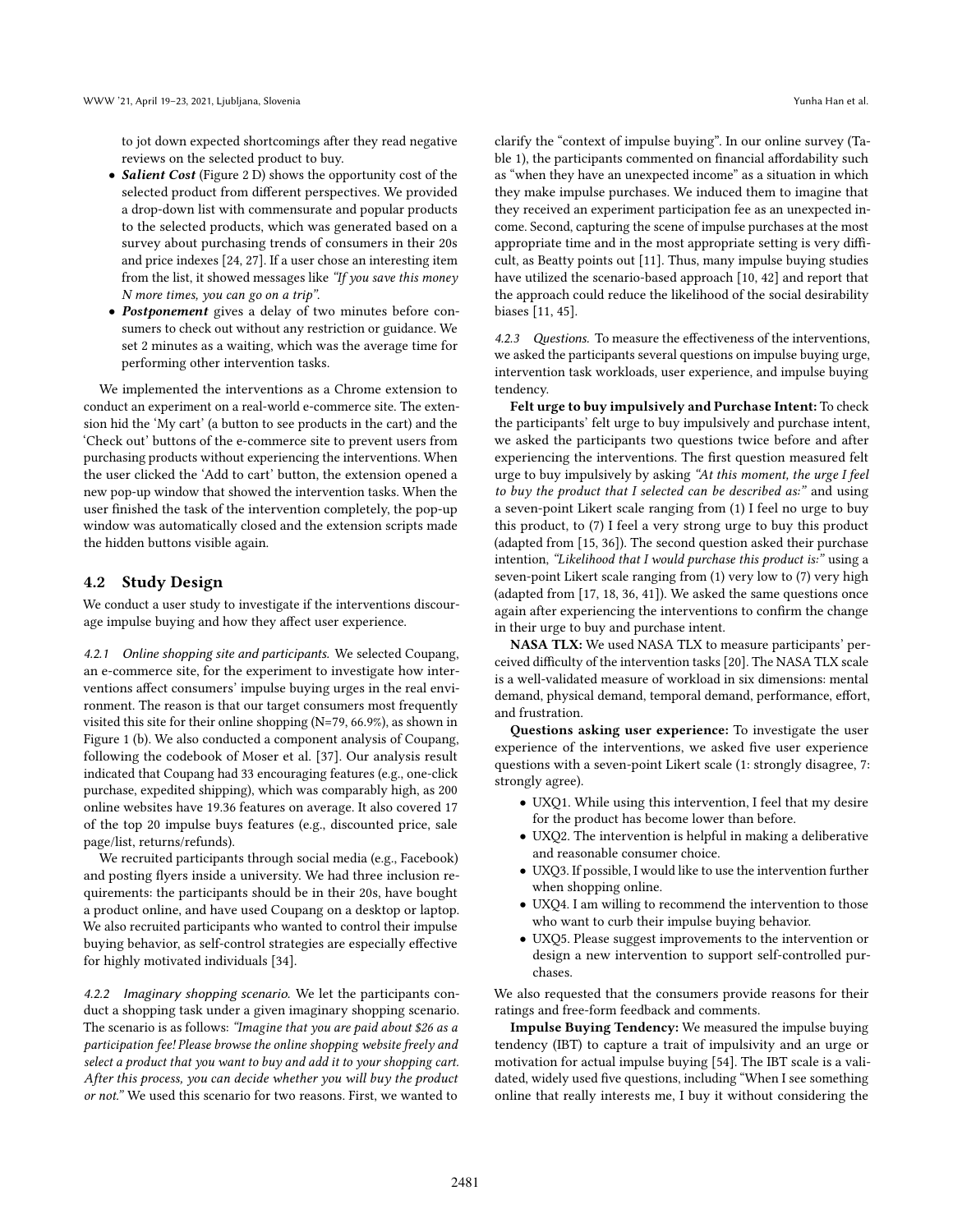consequences." The responses are made on a seven-point Likert scale ranging from (1) Strongly disagree to (7) Strongly agree. The higher the total score, the higher the tendency to buy impulsively. We used a modified version of the IBT scale to focus on online impulse buying, as suggested by Moser et al. [\[37\]](#page-11-5).

4.2.4 Procedure. The study consists of three parts: (1) demographic survey, (2) main study, and (3) post-survey and fully performed online. Figure [3](#page-6-0) summarizes the study.

<span id="page-6-0"></span>

Figure 3: The procedure of the study.

We sent an invitation email to the participants that included a URL for the experiments and a tutorial for installing the interventions. For the experiment, the participants used a video conference platform and shared their screens. When asking them to share the screen, we indicated that the screen share and interaction logging were for preventing any technical issues and post-experiment analysis purposes, and the experimenter did not monitor the participants during the study. Once the participants finished installing the tool, they were directed to the website for the experiment, where they first read the instructions and cautions for the experiment and were informed of the consent form about recording, logging, and compensation. To preserve privacy, the extension only logged operation interactions, such as clicking or dragging elements, the number of mouse scrolls, and the URLs of pages that the participants have visited on the site, and did not store any identifying information.

As the participants became ready, the experimenters explained the procedure of the experiment. After this tutorial session, the experimenters turned off the videos and muted the mics to mitigate a possible Hawthorne effect [\[33\]](#page-11-53), which refers to the tendency of some participants to perform harder and better when they feel someone is observing them in an experiment. However, when the participants had an issue or a question, the experimenters turned on their mics to resolve the issue or answer the question. The participants then answered the demographic survey questions, including age, gender, and income, as shown in Figure [3](#page-6-0) top.

Following the demographic survey, the main study began. As the study was a between-subject, we randomly assigned each participant to one of the five groups–Reflection, Distraction, Desire Reduction, Salient Cost, and Postponement groups. Note that the Postponement was a baseline intervention, as we aimed at investigating the effectiveness of intervention methods, rather than impact

due to time delay. The postponement group performed last, so that we can decide the waiting time by calculating the average intervention task time of other groups (i.e., 2 minutes).

The main study task began when the participants clicked a link for the e-commerce site. With the given imaginary shopping scenario, they browsed the Coupang website and selected one product that they would like to buy the most. As time limitations can encourage impulsive features [\[37\]](#page-11-5), we did not restrict the time for the shopping task. When the participants selected a product that they felt the strongest urge to buy, they clicked the 'Add to Cart' button and saw a pop-up window asking questions about impulse buying urge. After answering those questions, the participants conducted the task of an assigned intervention. If the participants changed their minds not to buy the product during the shopping task, they could quit the intervention task and shopped for other products. If the participants completed the intervention task, questions addressing the impulse buying urge were shown again to record the changes after using the interventions. After answering all the questions, the participants went back to the experiment page for the post-survey session.

During the post-survey session, the participants were required to answer the workload questions. Then, we asked the participants if they had a plan to buy the selected product (YES/NO), reasons for selection (free text response), and whether they had pre-intended to buy the product (YES/NO). The participants rated their user experience with reasons for the interventions (UXQ1–UXQ5) and answered the impulse buying tendency questions. We included two trap questions to find out the participants' concentration and sincerity levels during the experiment (i.e., click the button with number 3, add the number of legs of a dog and a cock).

Overall, we recruited 108 participants, but one participant in the distraction condition was excluded because the participant expressed that she did not need to control impulse buying. We included all participants regardless of whether they already had been interested in the selected product or not, as an impulse purchase can occur in complex situations and it is difficult to clearly define impulse purchasing. Thus, we had 107 participants in total for our analysis (Postponement: 22; Reflection: 21; Distraction: 21; Desire Reduction: 22; Salient Cost: 21). The participants were between 20 and 29 years old (M=24.71, SD=1.801, male: 46). A total of 96 participants (89.71%) reported that they spent more than about \$428 a month as living expenses. The majority of them (N=99, 92.5%) were in the bachelor's degree or completed the degree, and 52 (48.5%) reported working full-time or part-time. The participants scored 4.14 on average (SD=1.38) on the question asking their need assessment to control impulse buying online. One hundred participants (93.4%) reported that they had experienced impulse buying and were still making online impulse purchases more than once every month. Among those, 50 participants impulsively made online purchases several times per month. The participants scored 23.88 on average (SD=6.1), ranging from 5 to 35 on the IBT scale. Compared to other consumers of other studies who scored 14.7, 21.3 [\[54\]](#page-11-52), and 25.4 [\[37\]](#page-11-5) on average, we believe our participants had a high tendency to impulse buying. One-way ANOVA results indicated that there was no significant difference in the IBT scores among the groups (F=0.967, p=0.429). The participants took 23 minutes 29 seconds on average for the experiment, and we paid them \$4.3 as compensation. We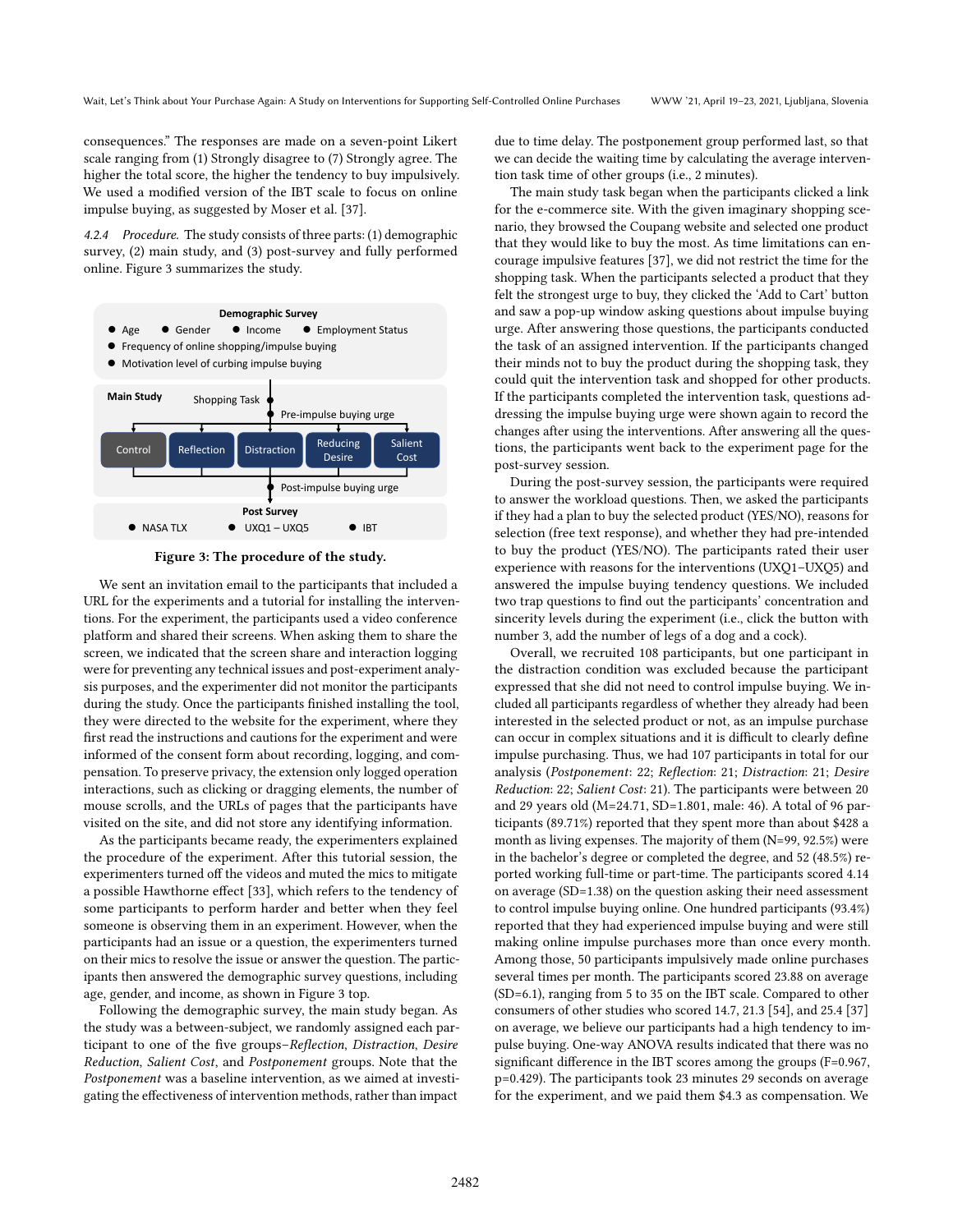additionally pay \$4.3 to the top 10% of participants who answered the responses sincerely.

# <span id="page-7-2"></span>5 RESULTS

In this section, we present quantitative and qualitative analyses of the experiment results, answering the research questions. Of the 23 minutes total time spent on average, the participant spent 7 minutes 5 seconds on average for shopping and 2 minutes for performing the intervention's task, respectively. The average price of the selected products by the participants was \$16.53 (SD=6.45, median=16.48). We found that 31 participants selected products in the Food/Household (28.97%), 18 in the Digital devices (16.82%), and 15 in the Beauty (14.02%). A total of 65 participants (60.75%) expressed that they would buy the product that they selected during the shopping task, and 27 of them (41.53%) had no prior intention to buy the product (i.e., impulsive buying). Next, we investigated the answers to the research questions below.

RQ1: Do the interventions (Reflection, Distraction, Desire Reduction, and Salient Cost) reduce impulse buying urge? During the experiment, we asked about 'felt urge to buy' and 'purchase intent' before and after experiencing the interventions. Since the two questions are highly correlated with each other (Pearson Correlation  $r=0.762$ ,  $p<0.01$ ), we averaged the two scores to create one main dependent variable, impulse buying urge (IBU), as Moser et al. did in their study [\[36\]](#page-11-7). To confirm if the urge was significantly reduced due to the use of interventions, we used paired samples t-tests for each group.

<span id="page-7-0"></span>

| Group            | Pre-IBU                | Post-IBU               | Significance             |
|------------------|------------------------|------------------------|--------------------------|
| Control          | $5.5$ (SD=0.866)       | $5.068$ (SD=1.376)     | $t(20)=1.89, p=.073$     |
| Reflection       | $5.548$ (SD=0.754)     | $3.190$ (SD= $1.096$ ) | $t(19)=8.81, p<.001***$  |
| Distraction      | 5.333 (SD= $1.062$ )   | $4.286$ , $(SD=1.314)$ | $t(19)=3.35, p<.01***$   |
| Desire reduction | $4.886$ (SD= $1.331$ ) | $3.045$ (SD= $1.544$ ) | $t(20)=5.95$ , p<.001*** |
| Salient cost     | $5.571$ (SD=0.760)     | $4.262$ (SD= $1.532$ ) | $t(19)=4.76, p<.001***$  |

Table 2: The difference in IBU for all interventions.

We found that all interventions reduced participants' IBU, except Postponement (Table [2\)](#page-7-0). Among the participants in the control group, 14 (63.64%) continued shopping during the waiting time. We inferred that this result was because they were still engaged in the shopping context while they were waiting: "It made me want to buy more. Waiting time felt like just waiting time, and purchasing the product felt like just a matter of time.", P4 stated. This result aligns with that of Moser et al.'s study results [\[36\]](#page-11-7).

RQ2: Which intervention is the most effective in supporting self-controlled purchases? To investigate the competitive advantages of the interventions, we compared the changes in IBU by interventions, using one-way ANOVA with Tukey's HSD posthoc analysis (F=6.99, p<.001).

Table [3](#page-7-1) summarizes the test results, whereReflection and Desire Reduction interventions (p<.001, p<.01, respectively) were better than the baseline intervention, Postponement.

We additionally found that Reflection was more effective than Distraction (p<0.05). We found it interesting that this result does not align with the results of Moser et al.'s study [\[36\]](#page-11-7), in which no significant difference was found between Reflection and Distraction. We can guess two reasons for the different results. First, the shopping environments in which the shopping task was conducted were

<span id="page-7-1"></span>

| Group comparison            | The difference in<br>IBU change | Significance |
|-----------------------------|---------------------------------|--------------|
| (Reflection, Control)       | 1.925                           | $p=.001**$   |
| (Distraction, Control)      | .616                            | 0.524        |
| (Desire Reduction, Control) | 1.409                           | $p<01***$    |
| (Salient cost, Control)     | 0.877                           | $p=0.180$    |
| (Reflection, Distraction)   | 131                             | $p < 0.05*$  |

Table 3: Comparisons between interventions in terms of IBU changes.

different in both studies. In this work, we conducted the experiment on a real-world e-commerce site to support its ecological validity as much as possible, so that participants concentrated on shopping and reflected on their real shopping patterns. However, the experiment of Moser et al. was performed on a simulated e-commerce site. Although the simulated site provided 200 products and when consumers clicked any of the products, they were led to the product web page on Amazon, it did not support several features, such as the shopping cart and advertisement banners. Second, we asked two more questions for the Reflection task, compared to those in the previous study. We asked the participants to write down the replacements of the selected products and rate the necessity, which were not considered in the previous work. We decided to add those questions because we assumed those questions could be more helpful to the participants' self-reflection according to our survey results in Section [3.](#page-2-1)

RQ 3: How does each intervention affect user experience? In this section, we present the results on the user experience of the interventions based on the ratings. We conducted qualitative and correlation analyses to investigate user experience. Table [4](#page-8-0) summarizes the ratings on the user experience question (UXQ1-UXQ4). Note that we indicated the participants in each intervention group as  $P_r$ ,  $P_d$ ,  $P_{dr}$ ,  $P_{sc}$  representing the participants in the groups  $Re$ flection, Distraction, Desire Reduction, and Salient Cost, respectively. Next, we present an in-depth analysis of each intervention.

**Reflection:** The participants in the Reflection group felt the intervention was helpful to reduce their desire for impulse buying and make a deliberative and reasonable consumption choice. A Tukey post-hoc test revealed that the score of Reflection intervention for UXQ1 (M=5.714, SD=0.956) was significantly higher than that of the baseline intervention (p=.001). The test also showed that the score of the intervention for UXQ2 (M=5.857, SD=0.854) was significantly higher than that of the baseline intervention (p<.01).

We attribute this result to the task of the Reflection that helps the participants to look back on their buying objectively with specific statements and thoughts: "As I wrote down three reasons why I should and should not buy the product, I could contrast the reasons. It could help (...) choose which reasons are more convincing to me"  $(P_r)$ 13). We found it interesting that even those who decided to buy the product were also satisfied with their decisions because they realized the products were really worth the money to them.  $P_r$  2 commented, "The intervention helps (...) having enough time to check my consumption, and whether it is worth spending the money before purchasing."

Another interesting point is that as the participants wrote more on items that could replace the selected product, the effect of the intervention increased (Pearson correlation r=0.702, p<.001). We additionally observed that the effectiveness of the intervention was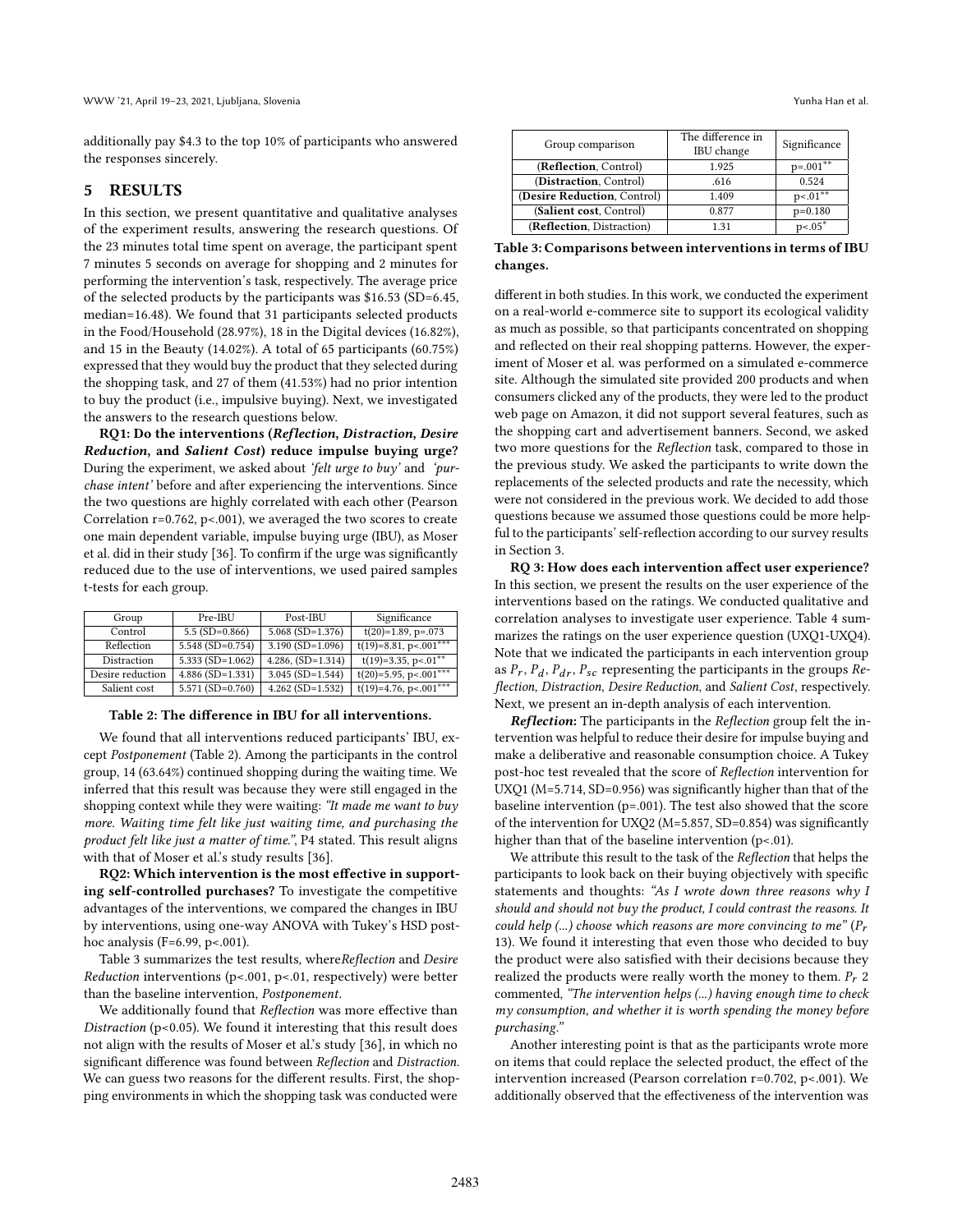<span id="page-8-0"></span>

| Ouestions                            | Control          | Reflection       | Distraction      | Desire Reduction | Salient Cost                        | Post-hoc Analysis                         |
|--------------------------------------|------------------|------------------|------------------|------------------|-------------------------------------|-------------------------------------------|
| UXQ1                                 | $3.73(SD=1.64)$  | $5.71(SD=0.96)$  | $4.52$ (SD=1.57) | $4.82$ (SD=1.97) | $4.95$ (SD= $1.50$ )                | (Reflection, Control: $p=.001**$ )        |
| UXO <sub>2</sub><br>$4.46$ (SD=1.50) |                  | 5.86 $(SD=0.85)$ | $5.00$ (SD=1.52) | 5.68 $(SD=0.89)$ | $5.33$ (SD=1.35)                    | (Reflection, Control: $p<01***$ )         |
|                                      |                  |                  |                  |                  | (Desire Reduction, Control: p<.05*) |                                           |
| UXO3                                 | $4.23$ (SD=1.85) | $5.43(SD=1.17)$  | $4.57$ (SD=1.75) | $5.05$ (SD=1.68) | 5.52 $(SD=0.93)$                    | (Salient Cost, Control: $p<0.05$ *)       |
| UXO4                                 | $5.14(SD=1.46)$  | $5.95(SD=1.12)$  | 5.38 $(SD=1.63)$ | 6.36 $(SD=0.73)$ | $6.05$ (SD=0.59)                    | (Desire Reduction, Control: p<.01**)      |
|                                      |                  |                  |                  |                  |                                     | (Distraction, Control: $p<0.001***$ )     |
| <b>NASA TLX</b>                      | $2.64$ (SD=0.80) | $2.86$ (SD=0.87) | $3.50$ (SD=1.14) | $2.27$ (SD=0.54) | $2.44$ (SD=0.63)                    | (Distraction, Desire Reduction: p=.001**) |
|                                      |                  |                  |                  |                  |                                     | (Distraction, Salient Cost: $p=.001**$ )  |
|                                      |                  |                  |                  |                  |                                     |                                           |

Table 4: Scores for each user experience questions (UXQ1–UXQ4) and NASA TLX.

correlated to the number of characters on the reasons not to buy  $(r=0.526, p<0.05)$ . This result implies that if consumers can write many replacements and reasons for not buying, they realize that they do not need the product that much. Lastly, we found that if the participants ponder longer while experiencing the intervention, the effect of the intervention becomes larger (r=0.52, p<.05).

Distraction: We found two types of participants based on their behaviors: (1) those who turned their attention from shopping to the counting task and (2) those who kept thinking about the necessity of the product while doing the task.  $P_d$  9 is an example of the first group thought that distraction worked well: "Focusing on the system for a while, my focus on the product was momentarily dispersed." In other case,  $P_d$  22 used the intervention for self-reflection, having more time to consider the purchase of the product: "I thought it was helpful because it gave me more time to think about whether buying this would be a reasonable purchase."

The participants did not want to buy a product when they had to perform such a cumbersome task, especially if it was impulse buying or if the product was not really necessary. We assumed that this effect was due to the fatigue caused by the counting task of the intervention, which recorded the highest score in the NASA-TLX survey. One-way ANOVA with Tukey's HSD post-hoc analysis result revealed that the NASA-TLX score of the Distraction group was significantly higher than that of the control, Desire Reduction, and Salient Cost groups (Table [4\)](#page-8-0). This high task workload has a negative effect in terms of preference in user experience. Distraction had the lowest score for the UXQ3 (M=4.57, SD=1.75) and UXQ4 (M=5.38, SD=1.63), among the interventions. The participants who gave low scores commented that the high fatigue caused by the task was the main reason for the low preference score: "It is too much to buy one thing as it takes too much energy and mental effort." ( $P_d$ 22). In addition, those who evaluated it as ineffective commented on the task as separate from purchasing: "I did not put much weight on it because it seems separated from buying products"  $(P_d 2)$ .

Desire Reduction: The participants in Desire Reduction considered that they made a deliberative and reasonable choice than the control group. One-way ANOVA with Tukey's HSD post-hoc analysis revealed that the UXQ2 score was significantly higher than the control group. The participants had an objective decision-making process after comparing the pros and cons of the products. They confirmed the shortcomings that might have been overlooked by reading the reviews left by those who actually used products. As such information on shortcomings was not provided on the product detail page, recognizing the negative aspects of the product could be one of the main reasons that made the intervention effective: "I could see the shortcomings in detail, which were not found on the product detail page" ( $P_{dr}$  1). They decided not to buy when they considered the shortcomings critically: "I quickly knocked down the impulse buying desire. (...) My trust in the product has suddenly dropped"  $(P_{dr} 20)$ .

We found it interesting that the participants tended to predict or imagine their future after reading negative reviews in two different ways. Some participants focused on their future emotional state, such as anger or dissatisfaction: "Because the future that I might get upset by the thought of having wasted money after receiving the goods no longer exists" ( $P_{dr}$  14) and "After seeing the unsatisfactory opinion, I felt like I was going to regret it" ( $P_{dr}$  9). The others cared about in a rational perspective, such as reducing unnecessary consumption or probability of failing purchase: "I think this system helped me choose rational consumption because it could reduce unnecessary consumption" ( $P_{dr}$  22) and "This is because the probability of failure is likely to decrease when buying things" ( $P_{dr}$  15).

We found a negative correlation between NASA-TLX and the effectiveness of the intervention (r=-0.66, p<.001). We can infer that the participants felt a task workload while having a cognitive load when they did not agree with the reviews and thought that it was hard to find negative reviews [\[12\]](#page-11-54). If the negative reviews and expected downsides are clear or crucial to them, it would be easy to perform the Desire Reduction task.

We observed that the effectiveness of the intervention may differ depending on the number of reviews and review scores. The average number of reviews of products selected by the participants in the Desire Reduction group was 3150.9 (SD=6734.69) and the average review score was 4.54 (SD=0.26). The participants decided to buy the product if there were not many reviews for the selected product or if the shortcomings written in the reviews were already expected or acceptable: "I already anticipated drawbacks of the clothes, and can tolerate them even before deciding to buy" ( $P_{dr}$  3). The Desire Reduction intervention had a lower effectiveness for those who did not rely on others' subjective opinions: "Because reviews are subjective opinions and I may feel differently as I use it" ( $P_{dr}$  15).

Salient Cost: The participants in the Salient Cost group preferred the intervention because they could easily compare the price to other opportunity costs. A Tukey post-hoc analysis revealed that the participants in the group had an intent to continue using the intervention (M=5.524, SD=0.928) significantly more than those in the control group (p<.05). In fact, the task workload of the Salient Cost was the lowest among all interventions (M=2.44, SD=0.626).  $P_{sc}$  10 said, "I can make a simple comparison with other products without complication".

The Salient Cost group compared the value of the selected product with what they needed for living (e.g., cost of using public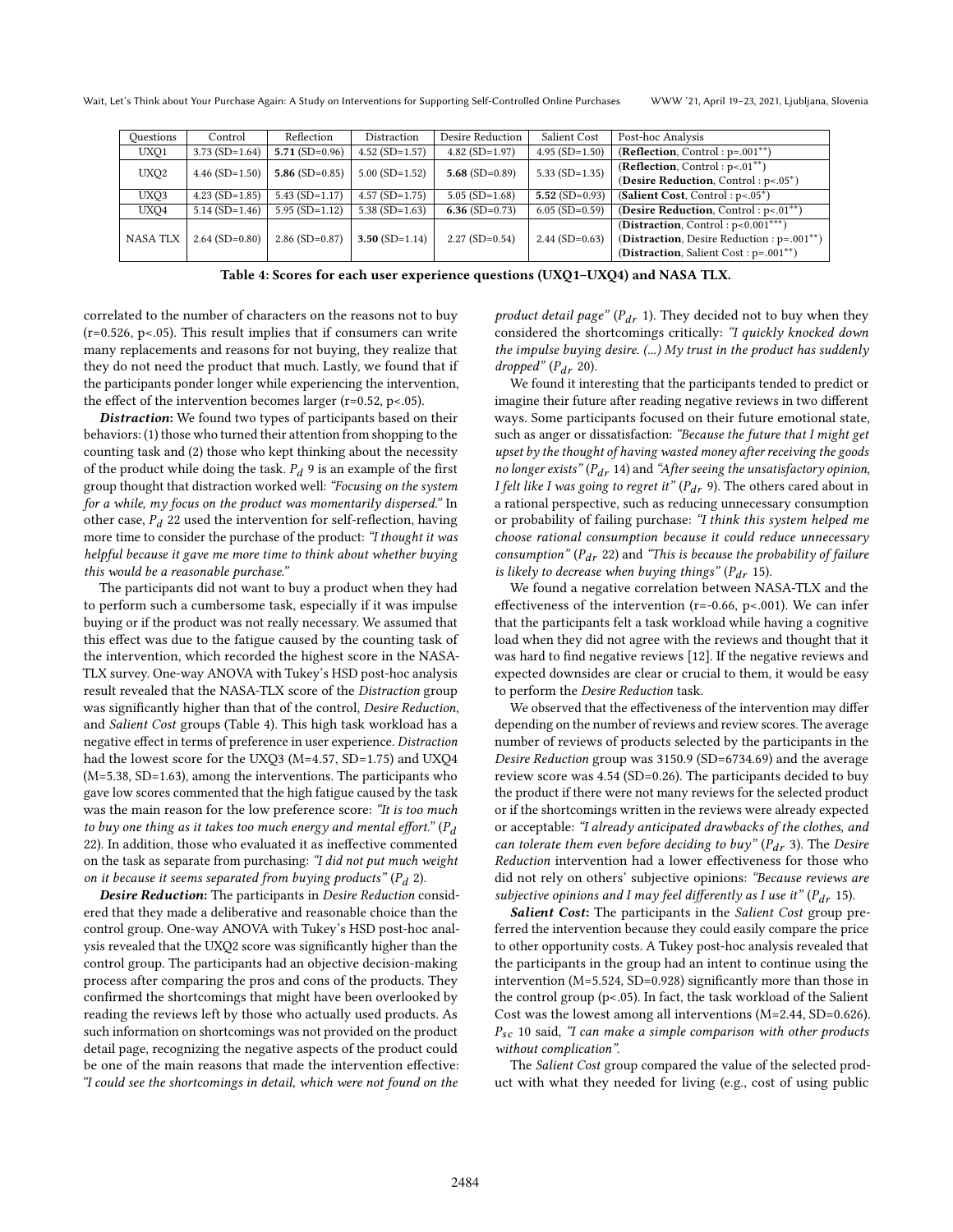transport, dormitory fee) or what they like to do (e.g., cost to play a game or drink): "Considering that \$17 was a lot more fuel economy than I thought. When assuming I can use public transportation more than 20 times with the price, the purchasing sentiment was psychologically dampened" ( $P_{sc}$  21) and "It allowed me to think about over-spending because I could see the cost relative to what I usually want to spend" ( $P_{sc}$  19). Those responses reveal that the product list of the intervention works well for our target group, the consumers in their 20s.

# 6 LESSONS, DESIGN IMPLICATIONS, AND DISCUSSION

We present our lessons learned and intervention design implications.

A conflict between e-commerce sites and consumers: The current e-commerce sites promote consumers' purchase by simplifying the buying process, such as the one-click checkout. According to the results of our survey, consumers consider easy checkout/login as a great advantage of e-commerce, but they are also concerned about the possible reckless over-consumption due to the simplified buying process. Online impulse buyers desire tools that require more effort for the check-out [\[37\]](#page-11-5). In this study, we also observed the consumers' anxiety toward those marketing strategies with fast and easy payment systems, as they understood that the strategies would result in their impulsive purchases in the end. We speculate that this implies a conflict of interest between e-commerce sites and consumers. The participants in the study welcomed any disturbance in their shopping process so that they could make reasonable decisions by having a chance to consider their purchasing at a distance: "Recently, online shopping malls have created simple payment methods in their own ways. (...) I prefer the old complex payment process",  $P_d$  18 stated. We posit that this experiment result indicates the necessity of an intervention to help online impulse buyers control their purchases by complicating process and the methods and making consumers feel satisfied with their purchases.

Interventions work as a brake for the flow of shopping: We found that all interventions resulted in suppressed online impulse purchases, regardless of the tasks given by the interventions. The participants in all groups, including the control group, reported that the intervention worked as a brake in shopping to stop the instant flow from product selection to an actual purchase: "In impulse buying, the time until a consumer sees and buys a product is short, so extending the time for the purchase flow would be helpful for impulsive buyers",  $P_{dr}$  8 commented. This feedback implies that the time between adding a product to a shopping cart and actual purchase helps consumers to control their desire. However, as reported in Secion [5,](#page-7-2) an intermission without any specific task does not have a significant effect in reducing IBU, because the consumers are easily engaged in the shopping context during the intermission. For a greater effect of suppression, we recommend designing an intervention with a certain task that can break consumers' attention on products or induce them to look back on their purchases.

Interventions induce self-reflection: Although the participants went through different tasks with different intervention types, they all experienced the self-reflection process. Reflection asked questions regarding production substitution, product necessity, and

reasons for purchases. Answering the questions, the participants reflected on their purchases more specifically and continuously.  $P_r$ 15 reported: "It helps me to understand myself, what I want to have (what I like), and why I do not really need them (what I need)." The participants in Desire Reduction and Salient Cost explored various aspects of products, reviewing consumers' reviews and reconsidering the opportunity cost of their purchase. This approach is an indirect one compared to Reflection, but the participants had a chance to sufficiently cogitate on the value of the product they were buying and review their choices: "After reading the negative reviews, I thought what I could replace the products with, and I felt that  $m\gamma$  desire to buy them was lower than before",  $P_{dr}$  2 reported. This reply underlines the influence of previous consumers' decisions and the effectiveness of offering reasons for not buying in controlling the impulse. Distraction aimed at dispersing one's interest in purchasing by giving a counting task. We found that the participants showed two aspects of self-reflection with the intervention. One group regarded the task time as the change toward self-reflection.  $P_d$  6 said, "The calculation process seems to have given me a reasonable question of whether I really need them." The other group thought that the intervention cleared their minds and allowed them to review their purchase desire again: "After I've had time for mental training (with the intervention), I've come to my senses" ( $P_d$  15). Based on these findings, we recommend designing an intervention that can induce consumers to reflect on themselves.

"Must Buy" is an important criterion for defining impulse buying: We found that participants identified their impulse buying by asking themselves if they really needed the selected product and realized their impulse buying behaviors during self-reflection. This implies that "Must buy?" is an important criterion for the participants in defining their behavior as impulse buying. If they realize that they try to buy things that are not necessary, they define their purchasing as impulsive and want to suppress it. We found many keywords, such as "need to buy" or "necessity of the product" in their responses. For example,  $P_{dr}$  1 commented, "After reading the negative reviews about the product and thinking about its shortcomings, I could realize that my choice was impulse buying." Moreover, the correlation between the necessity rating (Q2) result of the Reflection group, and the change in IBU before and after the intervention shows a highly negative relationship (r=-0.638, p<.01). This result indicates that the more users feel the necessity of the product, the less effective the intervention. Thus, we suggest designing an intervention in a way that consumers can assess purchasing needs in a self-reflection process.

Interventions provide a comparison point for decision making: The participants in each intervention group build their own comparison point to decide whether to buy the selected product. However, their comparison points vary based on intervention types. For example, the participants of the Reflection group made purchase decisions, focusing on finding reasons to buy and not to buy: "If I finally decide to buy a product, after searching reasons to buy and not to buy, it can be thought of as reasonable consumption",  $P_r$  21 stated. The participants in the Distraction group compared the cost (e.g., time and effort, fatigue) of the task and desire or expect gratification of purchasing the product before they made the final decision. Examples include the comment from  $P_d$  16: "I thought, 'Should I buy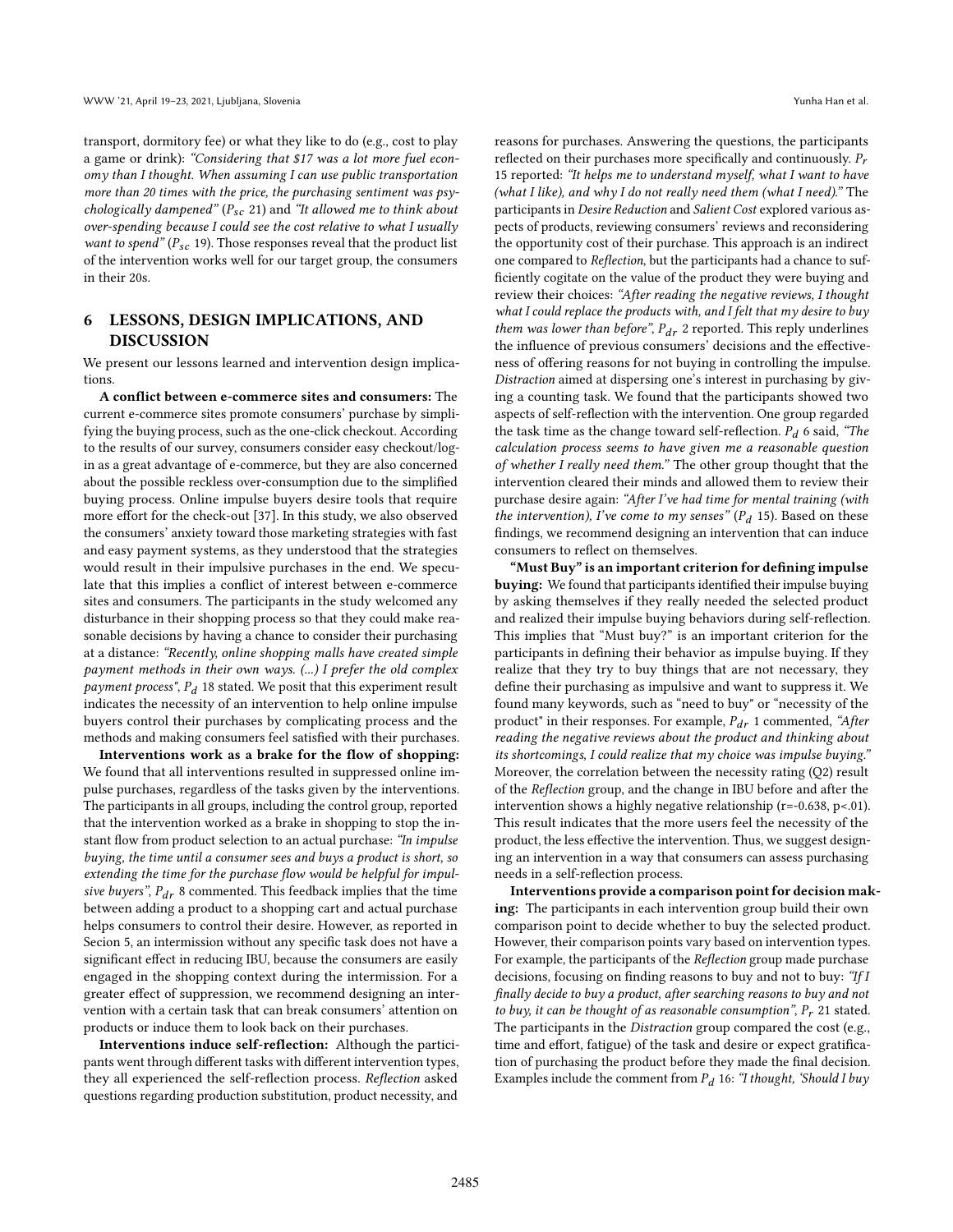it while doing this task?' when I did the task." This relates to the theory of planned behavior (TPB), in which an individual's perceived ease or difficulty of performing a behavior influences behavioral intention [\[9\]](#page-11-55). The participants in the Desire Reduction group listed and compared the pros and cons of the products before their final decision. Examples include "I think we will have time to check both positive and negative reviews, which will allow us to compare various products" ( $P_{dr}$  5) and "I was able to decide whether its disadvantage was tolerable or not"  $(P_{dr} 1)$ . Lastly, Salient Cost group's participants compare the value of the chosen product to other opportunity costs. Examples include the comment from  $P_{sc}$  3: "Because I felt that this system can prevent me from buying anything that is really necessary, because it provides me opportunities to compare." We found that participants thought that they had made a reasonable consumption when they decided after comparing products based on a certain boundary related to the purchasing. Interventions are the media that trigger consumers' deliberation by disclosing the other side of the purchase not considered before. Therefore, we recommend designing an intervention that can present users with a criterion to decide a purchase.

High workload may result in adverse effects: Among the interventions we designed, the NASA-TLX score of the Distraction was comparably higher than other interventions. We found that some participants in the Distraction group reported fatigue and difficulty of the task: "I have headaches when I keep separating circles and rectangles and counting the numbers" ( $P_d$  22). We guess this is one of the reasons for the low scores of the questions on future use (UXQ3) and recommendations for others (UXQ4). The results indicate that an intervention should allow an appropriate level of fatigue or task workload to avoid providing unpleasant shopping experiences to consumers.

Interventions need to consider personal shopping habits: We found that the proposed interventions were less effective for self-controlled purchase, when consumers already have shopping habits similar to the tasks of interventions. For example,  $P_r$  17 said it would take too much time to make a decision if she used the intervention because she originally tends to have a lot of thoughts when shopping. Other participants commented similarly: "I do not think I need to use it because I usually read the review of the product carefully even when I want to buy it on impulse" ( $P_{dr}$  5) and "I'm willing to recommend it, but I don't think it's a system that's very helpful for people who are already careful with their purchases"  $(P_r \, 9)$ . This result implies that careful consideration of consumers' shopping patterns or habits is required to design an effective intervention that can help consumers change their purchase behaviors.

Interventions help consumer build a good shopping habit: While using interventions, the participants examined their own consumption patterns, as  $P_r$  4 reported: "It was a shopping that made me reflect on my purchase pattern without much consideration and shocked how easily I was spending without thinking!" We also observed that those without a shopping habit or with bad shopping habits were willing to build positive consumption habits through the experience of interventions: "I want to use it because it seems to change the habit of consuming without much thought into rational consumption without putting much effort" ( $P_d$  15). This result indicates the necessity of an intervention that can help online impulse buyers to build their deliberative consumption habits.

Not always, but only when consumers really need it: Even though all our interventions were effective in reducing impulse buying urges, participants wanted interventions to only be shown in the impulse buying context rather than always. Specifically, the participants wanted the intervention to work only when they tried to purchase a product in certain categories, when they paid much more than their pre-set spending limit, or when they turned on the interventions with the on/off button.  $P_r$  18 stated that, "I think it would be effective if the intervention checks consumers' order history, such as shopping categories with high spending in the past. (...) When putting an item that is in the pre-established impulse buying categories to the shopping cart, the intervention can pop up." We also found that the participants who gave a low score to UXQ3 had no willingness to use the intervention hereafter because they would consider the intervention cumbersome even when they buy something really needed: "It may be a necessary tool to prevent impulse buying, but it may be a little annoying to ask why you should keep buying for every purchase," and "The system is good, but I think I'd want to skip the system when I'm busy with things I really need, not impulse buying!",  $P_r$  7 and  $P_d$  17 commented, respectively. When designing an intervention, efforts must be made to recognize consumers' impulsive purchasing so that the intervention only works when the consumers try to buy something impulsively, rather than on every purchase.

### 7 LIMITATION AND FUTURE WORK

Generalizing to the extended sample: Our study was limited by our restriction of the sample target group of our survey to those in their 20s. Although people in this age group tend to make more impulse buying and the motivation level is central to self-control, a future study is needed to generalize our findings.

Long-term in-the-wild study: To best control diverse factors, we conducted an in-lab study in this work under a more controlled setting (e.g., budget, purchase situation), as we were interested in participants' immediate responses and description of their experience with our tool, which could be obtained through in-depth interviews with the in-lab study. Future research can examine the long-term effectiveness and efficiency of customers' impulsive buying control with interventions while tracking consumers' natural shopping behavior. We believe that the tool and experiment results presented in this work can be considered in designing interventions and experiments for long-term user studies.

Supporting interventions on multiple devices: We conducted a user study in a real e-commerce site with a laptop environment and did not quantify the interventions' effect on other environments, such as mobile devices. As we witness tremendous growth in mobile shopping, it is of interest to perform similar experiments to determine if interventions on mobile devices could have the same or similar effect. This presents an opportunity for future work.

### 8 CONCLUSION

We determined the online consumption behavior and impulse buying of Korean online consumers in their 20s using an online survey. We presented interventions (Reflection, Distraction, Desire Reduction, and Salient Cost) to support consumers' self-controlled online purchases. To confirm the effectiveness of the designed interventions,